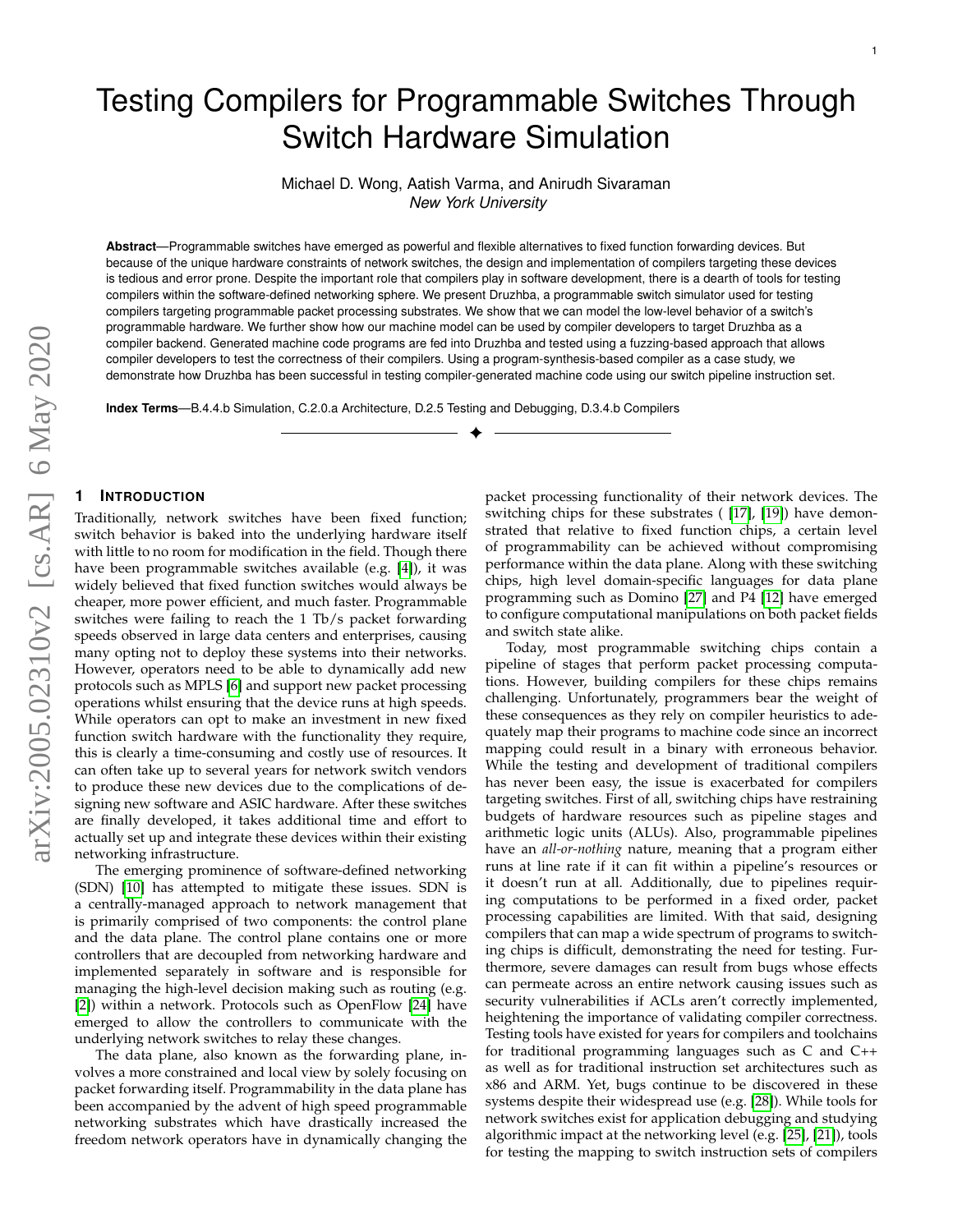for programmable switches are scarce.

We present Druzhba, a hardware simulator for testing compilers targeting high speed programmable switches. We aid compiler development for pipeline-based switches by modeling the low-level hardware primitives of the RMT (Reconfigurable Match Tables) [\[17\]](#page-7-5) architecture. We are also in the process of implementing simulation for a network processor-based model, dRMT (Disaggregated Reconfigurable Match Tables) [\[19\]](#page-7-6). Druzhba's RMT model is intended for compiler developers looking to test the correctness of their compilers' abilities to map high-level programs to the instruction set of the programmable switch. To the best of our knowledge, current existing hardware switch simulation and compiler testing tools (e.g. [\[25\]](#page-7-10), [\[21\]](#page-7-11), [\[15\]](#page-7-12)) do not leverage low level instruction set modeling to the extent that we do to test compilers. Druzhba's approach allows for the detection of erroneous program mappings to the switch pipeline instruction set. We accomplish this by establishing a workflow that enables Druzhba to serve as a compiler target while accurately simulating switch computational behavior. We also show how optimizations can be applied to Druzhba's code generation component to enhance simulation performance. Druzhba's source code can be found at [https://github.com/chipmunk-project/druzhba-public.](https://github.com/chipmunk-project/druzhba-public)

# **2 SWITCHING CHIP ARCHITECTURE**

In this section we discuss high speed packet forwarding performed by switches. We also delve into fixed function switch architectures and how they led to the RMT and dRMT programmable switch architectures that we model. We also delve into our RMT pipeline instruction set modeling methodology.

# **2.1 Overview**

Switches perform high speed packet forwarding which first involves a parser to extract packet fields from an incoming bytestream. Second, they operate on packets using match+action tables. These tables are allocated using local pipeline stage memory and map matches on packet header fields to actions that perform computations on packet header fields, switch metadata, and switch state. Examples of actions include mutating a state variable, dropping a packet, or decrementing a packets TTL. CPUs and network processors initially come to mind as ideal candidates for these processing requirements but they do not perform these computations at high speeds. Switching chips can operate at two orders of magnitude faster than many CPUs and one order of magnitude faster than many network processors.

*Fixed function switching chip designs.* One of the first switching chip models to employ match+action processing is SMT (Single Match Table) [\[17\]](#page-7-5), which uses a large single match+action table. It consists of a parser that looks for header fields to match with in an incoming packet as well as a corresponding deparser at the end of the switch and one large match+action table; the entries consist of ways to match on incoming packet fields and the different types of actions that can be performed on packets if a match is found. Though this provides an easy-tounderstand abstraction, this model is not scalable when many packet headers are used and can lead to a wasteful use of resources. For instance, consider the case where we would like a match on a header field to occur only if a match had occurred on another header field prior to it. This leads to the table having to store the cartesian product of both fields. This deficiency prompted the development of MMT (Multiple Match Tables) [\[17\]](#page-7-5) which consists pipelines of stages with

each stage containing local memory to be used for multiple, smaller match+action tables. The pipelines are referred to as the ingress and egress pipelines respectively and are separated by switching fabric which determines the connections between the input and output ports. However, due to the performance requirements of line rate packet forwarding, fixed function packet processing substrates such as SMT and MMT severely limit the freedom in switch program reconfiguration. This is problematic when it comes to implementing new header fields for matching and actions for tasks such as tunneling, queue management, and traffic engineering.

*Programmable pipelines.* RMT improves upon MMT and also contains pipelines of match+action tables but goes further in enabling programmatic control of the data plane of the switching chip. The first contribution is that the parser is programmable, enabling new header types and fields to be defined without being restricted to pre-defined ones. Second, the size and number of match tables within the switch can be reconfigured. Third, new actions that haven't been pre-defined can be created. Lastly, more control is given in allowing packets to be placed in specific queues. The design of RMT's match+action tables reduces wasteful resource consumption and allows for the ability to conform to different algorithmic requirements. On the other hand, for MMT new hardware often needs to be constructed for a specific configuration that a current switch does not support.

*Disaggregated processing.* Meanwhile, the dRMT network processor design shifts away from the traditional pipeline paradigm and attempts to ameliorate the previous short comings of pipeline architectures while maintaining programmatic control of the switching chip. dRMT decouples the local memory from each pipeline stage into centralized memory clusters that are accessible via crossbar and instead of stages, it comprises of a set of match+action processors, each running the packet processing program to completion. An incoming packet is sent to one processor and each processor accesses centralized match+action tables using shared memory through a crossbar as opposed to requiring every stage to store match+action tables in local memory in RMT. Due to the feedforward infrastructure of traditional pipeline switches, a packet is confined to traversing the switch tables in a fixed order whereas for dRMT, match and action operations on packets have the flexibility of being weaved together without this constraint. Also since memory is global, it can be accessed at different points of a program's execution. Furthermore, a pipeline introduces possibilities of wasting resources. For instance, if a specified match+action table is large, it can consume the memory of multiple match+action tables resulting in action units being wasted in all but one stage. But dRMT match+action units are stored independently from the memories mitigating the issue.

### **2.2 Compilation to Switch Pipelines**

Along with the increased freedom in programmability, compilers are responsible for ensuring that high-level programs are mapped to switch hardware primitives. Within the hardware, the parser generates packet header vectors (PHVs) which are vectors of containers each holding a packet or metadata field; metadata is data associated with each packet. Metadata fields include the number of bytes in the packet or the ingress port on which the packet arrived. Action units are implemented using configurable digital circuits which comprise arithmetic logic units (ALUs) and memories. ALUs perform computations and are either stateful or stateless; stateful ALUs can read and write to its switch state values while stateless ALUs solely operate on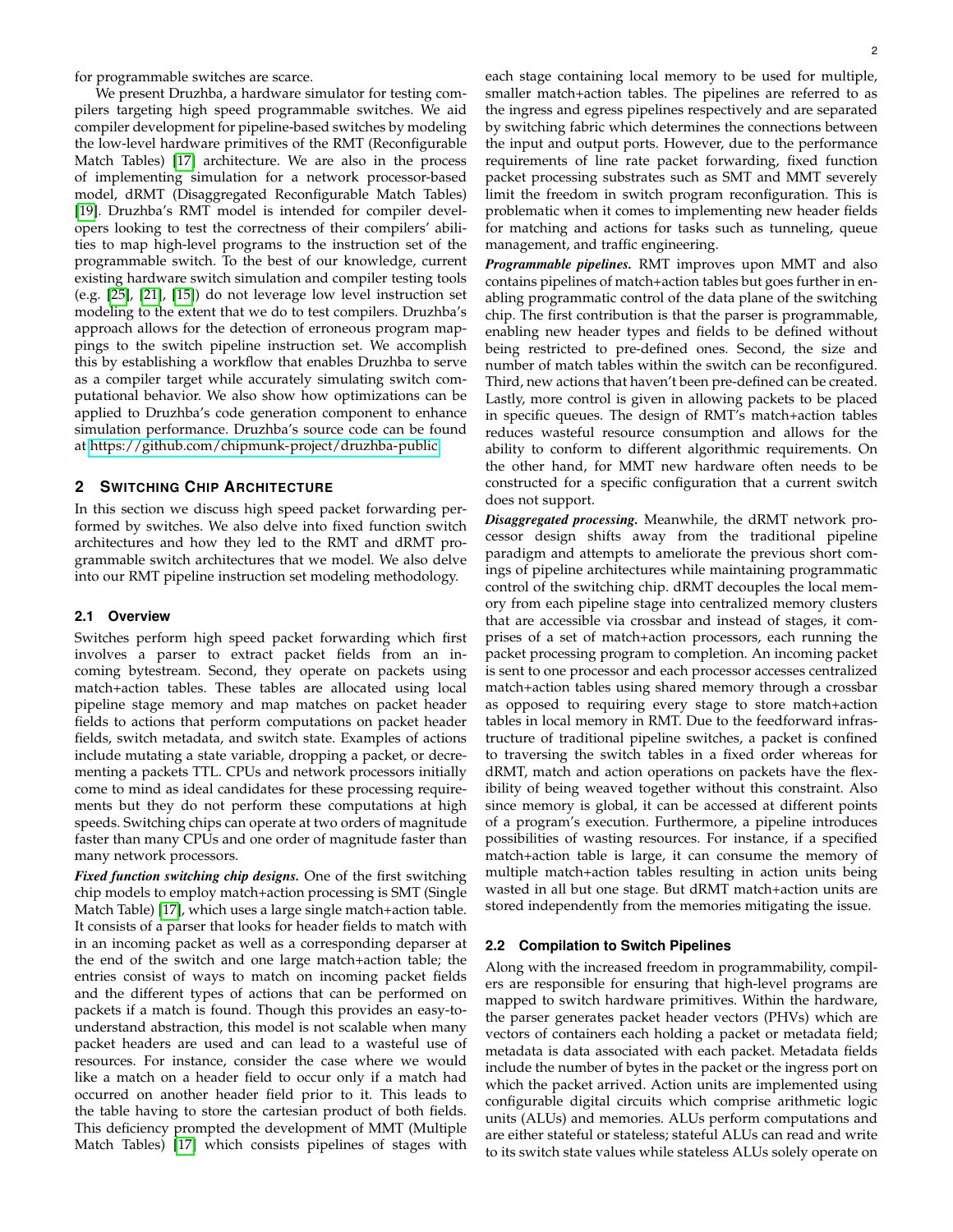

Fig. 1. The left side represents a high level program (e.g. Domino, P4). The compiler takes in a program and maps it to the Druzhba RMT machine model on the right. Dashed lines show the machine code's configuration of the multiplexers and ALUs.



Fig. 2. Pipeline with depth and width of 2 and PHV length of 2. Each ALU has 1 PHV container value operand. This demonstrates the pipeline stages' connections by showing PHVs to ALU inputs and ALU outputs to PHVs.

PHVs. Switch state is data that is stored locally within an ALU and any modification made to state must be visible to the next PHV that the ALU executes on. Compilers translate programs to machine code using the instruction set of the underlying switching chip to determine which header fields for a parser to match on and place into PHVs, implement the tables and ALUs, and generate the connections between ALUs and PHVs. Figure 1 shows the compilation process of taking a high level program written to configure the behavior from the logical view of the switch to machine code. The machine code is then used to program the hardware primitives within our Druzhba machine model; the details of our model are discussed in §[2.3](#page-2-0)

# <span id="page-2-0"></span>**2.3 RMT Instruction Set Modeling**

Druzhba doesn't directly represent the match+action tables, but models the underlying hardware primitives. First, instead of modeling packets directly, we model PHVs for lower level hardware accuracy. Second, we use ALUs to represent the switch action units. Third, we use input and output multiplexers to illustrate the connections between PHVs and ALUs. At the moment, we do not model parsing and matching.

ALU behavior is controlled through opcodes that specify the type of operations to perform and immediate values that are unsigned integer constants. PHV container values are fed into an ALU through input multiplexers with each multiplexer corresponding to an ALU operand. Once the input multiplexers have forwarded the operands to their respective ALUs, the ALUs execute and state variables are written to as needed. Each output multiplexer receives multiple ALU outputs and selects one to write to its allocated PHV container. Figure 2 shows an in-depth view of our model by illustrating Druzhba's feedforward pipeline structure and the multiplexers that connect the PHVs and ALUs.

# **3 DRUZHBA DESIGN AND IMPLEMENTATION**

Our Druzhba pipeline simulation is comprised of (1) our pipeline code generator, dgen, and (2) our simulation component, dsim, which uses dgen's generated code to initiate simulation. In this section, we delve into these details as well as how we employ optimizations to simplify the pipeline code and reduce dsim simulation runtime. Druzhba is written entirely in Rust.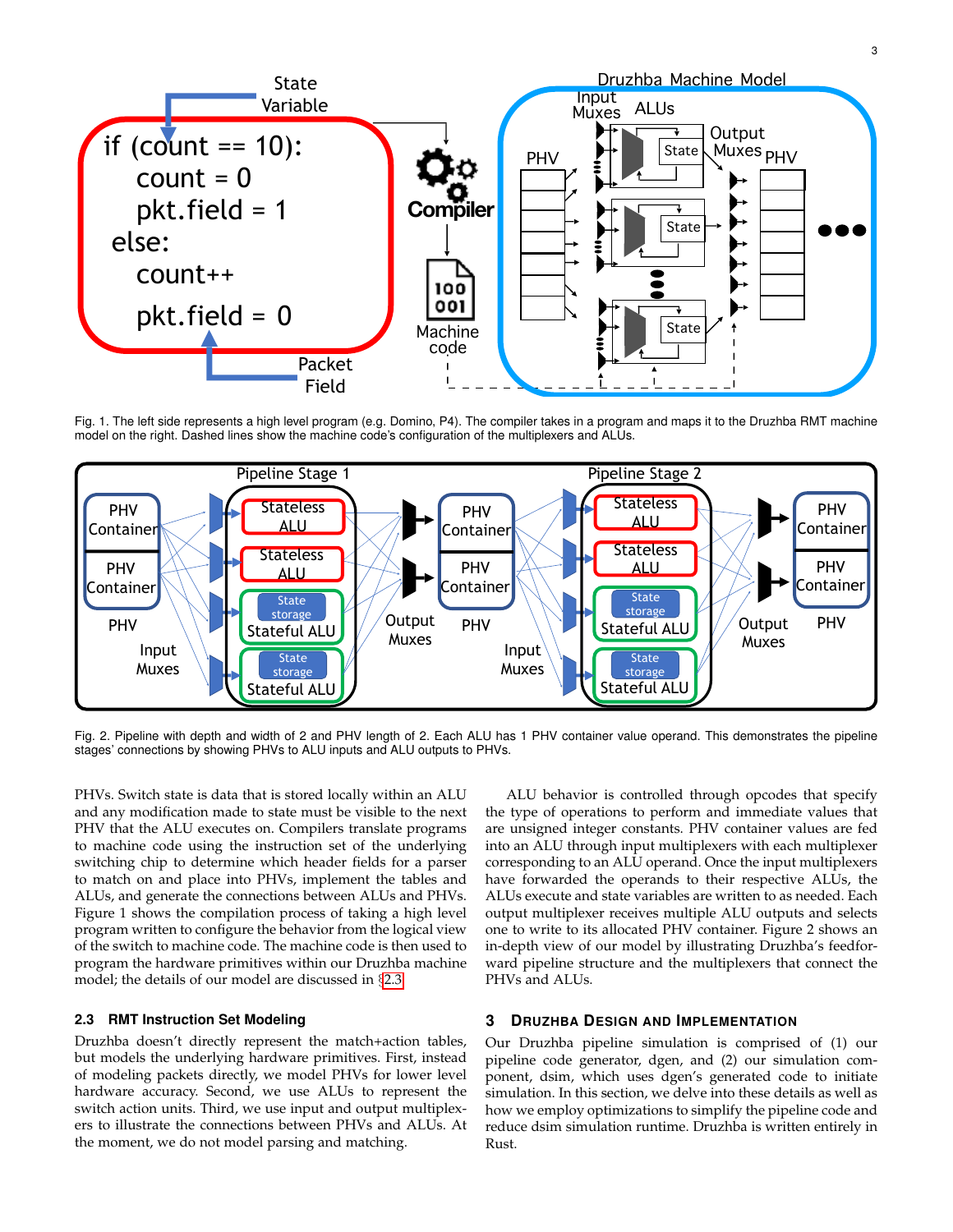| $l \in$ literals $v \in$ variables       | $rel\_op$             | $\in$ relational operators                                         |  |  |
|------------------------------------------|-----------------------|--------------------------------------------------------------------|--|--|
|                                          | arith op              | $\in$ arithmetic operators                                         |  |  |
|                                          | $un$ $op$             | $\in$ unary operators                                              |  |  |
| $t \in$ ALU type declaration             | $\mathbb{R}^2$        | stateful   stateless                                               |  |  |
| $D \in$ packet field declarations        | $::=$                 | set of variables $v$                                               |  |  |
| $K \in$ additional variable declarations | $\mathbf{r} =$        | set of variables $v$                                               |  |  |
| $SV \in$ state variable declarations     | $\mathbf{r} =$        | set of variables $v$                                               |  |  |
| $e \in$ expressions                      | $\mathrel{\mathop:}=$ | $l \mid v \mid e \text{ arith\_op } e \mid e \text{ rel\_op } e$   |  |  |
|                                          |                       | un op e   Mux $(e, e, \ldots)$                                     |  |  |
| $s \in$ statements                       | $\mathbf{r} =$        | $e = e   \text{if} (e) \{s\}   \text{if} (e) \{s\} \text{else} \}$ |  |  |
|                                          |                       | $ s; s $ return $(e)$                                              |  |  |
| $\in$ ALU specification                  | $\mathbb{R}^n$        | t: D: K: SV: s                                                     |  |  |
|                                          |                       |                                                                    |  |  |

Fig. 3. Overview of the grammar of the ALU DSL. Operators include relational  $(\geq, \leq, ==, ! =)$ , arithmetic  $(+, -, *, /)$ , and unary  $(-)$ . Additional variable declarations include ALU opcodes and immediate operands which can be added using machine code values.

#### **3.1 Hardware Specification**

We express our pipeline model by allowing dgen to take specifications of the hardware and convert them into an executable version of the pipeline given (1) the depth and width of the pipeline (i.e. number of stages and number of ALUs per stage), (2) a high-level representation of the ALU structure, and (3) machine code to determine the switch's behavior. We accomplish this by introducing our ALU DSL to express switching chip ALU capabilities. The accompanying machine code programmatically defines the behavior of the multiplexers and ALUs. The pipeline that is generated by dgen is the design that will be simulated for compiler testing. This flexibility thus effectively allows Druzhba to act as a family of simulators, one for each possible pipeline configuration.

*Expressing ALU functionality.* We express the capabilities of an ALU via our ALU DSL. This DSL allows us to specify the number of input PHV container value operands and state variables, whether the ALU is stateful or stateless, and the immediates and opcodes that programmatically determine the ALU's computations. Furthermore, it supports unary and binary expressions as well as additional multiplexers; binary expressions can use either arithmetic or relational operators. Logical operators such as  $&&$  and  $\parallel$  are also supported. Figure 3 shows the ALU DSL grammar We have written 5 stateless ALUs and 6 stateful ALUs that make use of our ALU DSL grammar that represent the behavior of atoms in Banzai [\[1\]](#page-7-13), a switch pipeline simulator for Domino. Atoms are Banzai's natively supported atomic units of packet processing. Figure 4 shows one of our written stateful ALUs that models Banzai's If Else Raw atom.

*Machine code for switch primitives.* Our machine code to run on the pipeline consists of a list of string and integer pairs that specify ALUs' control flow and computational behavior. Each machine code pair's string corresponds to one of the pipeline's hardware primitives. The strings are each given unique names that succinctly denote the primitive that the pair corresponds to and the primitive's location within the pipeline. The matching value is an integer that determines the behavior of that primitive. An example is an ALU arithmetic operation which uses its machine code value to determine whether to add or subtract its two operands. Our machine code also allows for determining the connections between PHVs to ALU inputs and ALU outputs to PHVs through specifying the behavior of the input and output multiplexers. For instance, a 3-to-1 input multiplexer uses its machine code value to determine which of its 3 PHV container values to send to the connected ALU. Fur-

# type: stateful state variables : {state\_0} hole variables : {} packet fields : {pkt\_0, pkt\_1} if (rel\_op(Opt(state\_0), Mux3(pkt\_0, pkt\_1, C()))) {  $state_0 = 0pt(state_0) + Mux3(plt_0, plt_1, C())$ ; } else { state\_0 =  $0pt(state_0)$  +  $Mux3(plt_0, plt_1, C())$ } If Else Raw Stateful ALU

Fig. 4. Example of the If Else Raw Banzai atom written using our ALU DSL. Hole variables are comprised of additional machine code values that may be desired in addition to the existing machine code values for the other ALU computations. C() indicates a constant and Opt() indicates a 2-to-1 multiplexer that either returns 0 or its argument.

ther machine code pairs are used to represent additional ALU DSL variable declarations, such as ALU opcodes andimmediate operands, to specify ALU behavior.

### **3.2 Pipeline generation.**

dgen makes use of these inputs via Rust pipeline code generation which involves the generation of code that represents the scaffolding of the pipeline and the ALUs within it. Abstract Syntax Trees (ASTs) are generated to represent the syntactic structures of the given ALU files. As these ASTs are traversed, corresponding Rust code for pipeline simulation is generated. A function is created for each ALU and subsequent helper functions are created for multiplexers and ALU DSL expressions. These helper functions use machine code values to determine their behaviors. Additional values such as ALU opcodes and Immediate operands can also be defined using additional machine code values. This process is repeated for every stateful and stateless ALU in a stage and every stage in the pipeline. Once these ALU functions in addition to their corresponding helper functions are generated, additional code is generated to initialize a description of the pipeline using the generated ALU functions and multiplexers to show the connections between these ALUs and the PHVs they read from and write to. This initialization code ensures that the input and output multiplexers as well as the ALUs are executed in the proper order within the pipeline. Further, it utilizes a hash table of machine code pairs and passes on these pairs to the proper hardware functions. For instance, it will give input multiplexer functions their proper machine code values needed to determine which operands to forward to their allocated ALUs. We refer to dgen's generated code as the pipeline description.

Version 1 in Figure [6](#page-5-0) shows a simplified sample of a pipeline description from dgen.  $stateful\_alu$  is a Rust function that represents an ALU defined using our ALU DSL. Its parameters comprise of state which is a vector of integers that represents the stateful values stored locally within that ALU, values which is a hash table that maps machine code string names to values, and *phv* which is a vector of PHV containers. The  $arith\_op$ ,  $mux2_0$ , and  $mux2_1$  functions are generated from using our ALU DSL's arith\_op and Mux expressions that are each allocated a corresponding machine code value. For simplicity and concision, the *values* string key names are shortened; our actual machine code strings also indicate the pipeline stage and the position within that stage the hardware primitive for that string resides in. Since the machine code string pairs are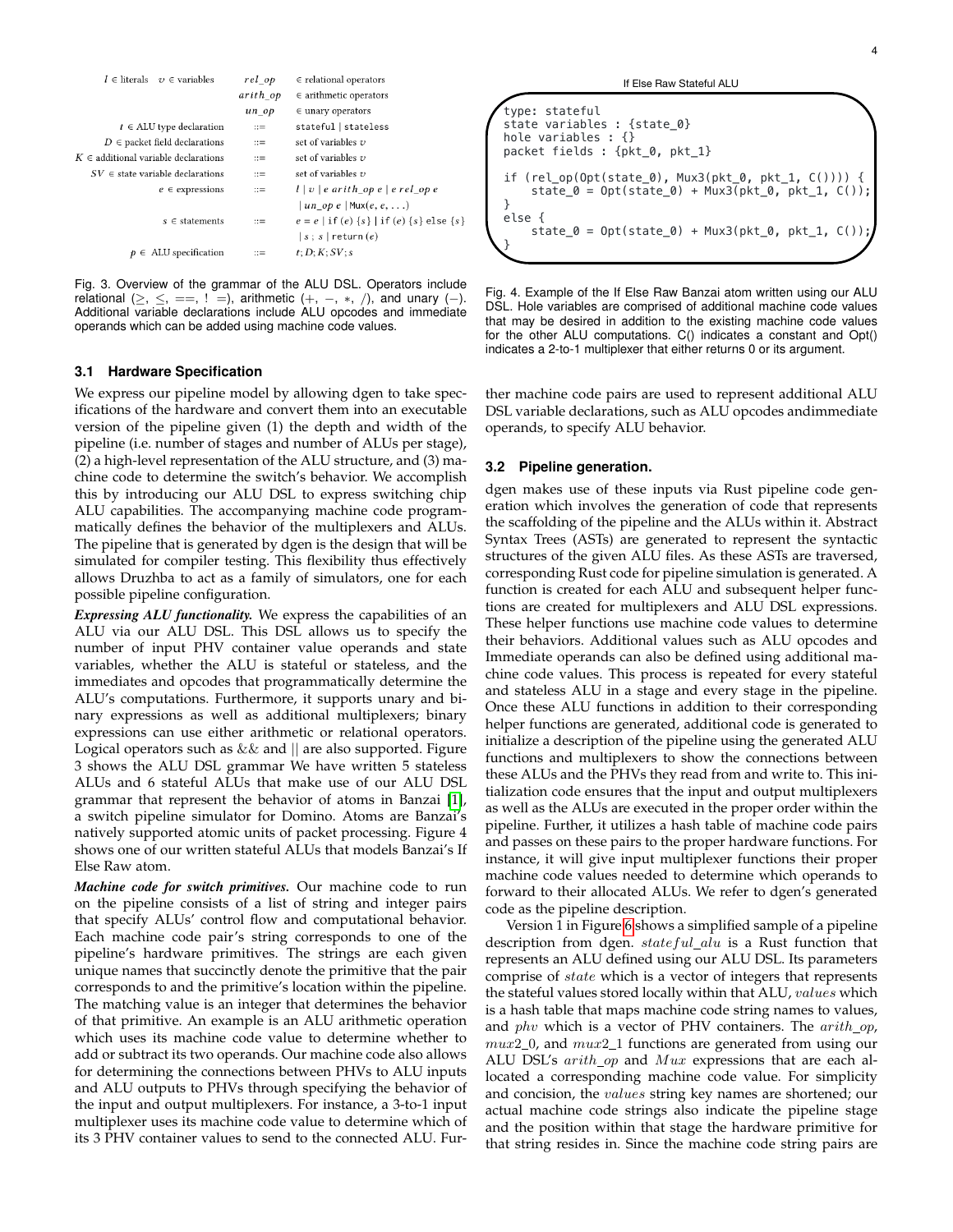

Fig. 5. Compiler testing workflow with optimizations applied to the pipeline description. Without optimizations, the RMT machine code is given to dsim. Testing is done by checking the equivalence between the 2 output packet traces.

hardcoded in the pipeline description, it's essential that the machine code pairs provided by the user align with the proper naming conventions.

#### **3.3 Simulating Computations.**

Our simulation component, dsim, can be distinctly simplified into RMT dsim and dRMT sim which simulate RMT and dRMT architectures respectively. RMT dsim consists of a traffic generator and enables the feedforward packet-processing behavior based on the design specified in the pipeline description. The pipeline description file is compiled with dsim and used for simulation. The traffic generator creates a sequence of PHVs where every PHV consists of random unsigned integers. In our original design, dsim also took as input the machine code pairs that were treated as variables in dgens generated pipeline description during dsim runtime. They were later taken in as a dgen input to take advantage of opportunities for optimized pipeline generation of pipeline Rust code; this is discussed in §[3.4.](#page-4-0)

At every simulation tick, dsim ensures that a PHV created by the traffic generator enters the pipeline and is executed by the first pipeline stage and that PHVs in subsequent stages are sent to their next respective stages. It also ensures that reads and writes are appropriately performed on PHVs and switch state. To prevent a pipeline stage from reading a PHV in the same tick that it was written to by the previous stage causing the PHV to traverse multiple stages during the same tick, dsim models a PHV in two parts: a read half and a write half. A pipeline stage writes its results to the write half of the resulting PHV while the next stage reads that PHV from the read half that holds the values that were written to it from the previous tick. During the beginning of the next simulation tick, the values in the PHV containers within the write half are moved to the read half. Following simulation, an output trace shows the modified PHVs and the state vectors. Testing can be done through fuzzing using the random PHVs generated by the traffic generator and checking the validity of the output trace. This is done by writing a high-level specification capturing the intended algorithmic behavior on both PHVs and state values and recording both the input and output trace. The input trace is then given to the specification which generates its own output trace. Assertions check the equivalence of the output traces to determine if the behaviors of the Druzhba pipeline and the specification match. Figure 5 shows this compiler testing process.

# <span id="page-4-0"></span>**3.4 Optimizations**

*Sparse Conditional Constant Propagation.* Initially, machine code was given to dsim instead of dgen which caused the pipeline description functions to treat the machine code as variables that are passed as arguments during runtime. This allowed machine code to be swapped between simulations without rerunning dgen and recompiling dsim. In beginning optimizations, we give the machine code as input to dgen and note that (1) providing the machine code pairs during pipeline generation enables a global static mapping of names to values and (2) the functions in our pipeline description use if statements to check these values. These observations allow us to use sparse conditional constant (SCC) propagation [\[11\]](#page-7-14), which involves constant propagation followed by the abstract interpretation of control flow. We do this by replacing machine code variable occurrences with their corresponding integer values. Then we use constant folding by evaluating constant expressions which allows us to determine the results of conditional statements. This results in dead code elimination from unused control paths and solely emitting single simplified expressions in place of the previous function bodies.

For instance, consider an arithmetic operation function that adds its operands if its machine code value is 0 and subtracts otherwise. During optimization, the if statement that checks the machine code value is removed and solely replaced with either the addition or subtraction expression. Large machine code values can cause function behavior to branch in many different ways initially requiring numerous conditional expressions to check against every possible value case but now these computations are not performed during simulation. The version 2 code sample in Figure [6](#page-5-0) demonstrates SCC propagation applied to the unoptimized code in version 1. Since the machine code in values is known during dgen code generation, the opcode operands for the  $arith\_op, mux2_0$ , and  $mux2_1$  functions are unnecessary and thus do not need to passed as function arguments. We are then able to use constant folding to calculate the values of the conditional expressions allowing us to determine the branch that will be taken. This technique is also applied to the ALU function itself when if statements are present.

*Function Inlining.* After our code reduction from our first stage of optimizations, we then observe that our pipeline description uses numerous function calls that can be easily reduced. These numbers can grow very large depending on pipeline dimensions and ALU complexity, making the pipeline description unnecessarily long and abstruse. Currently for our stateful ALUs expressed in our ALU DSL, every ALU per pipeline stage can generate up to over 50 different helper functions resulting in over 200 function calls for a pipeline depth of 2 and a pipeline width of 2. We mitigate this through allowing dgen to remove the function calls altogether and to replace them with the simplified bodies of those functions that is now possible after SCC propagation. We implement function inlining to be helpful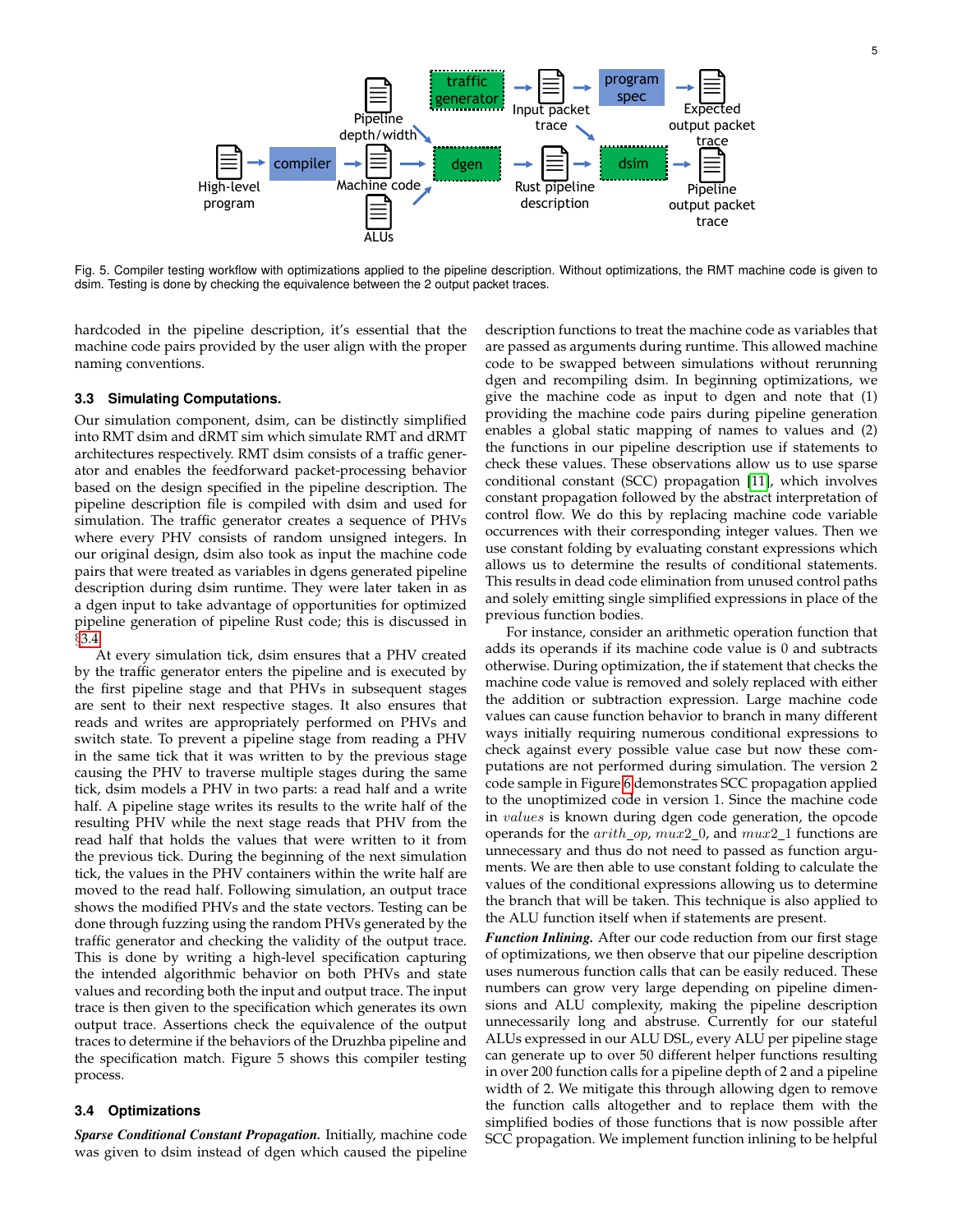**Version 1**

```
fn arith_op (op0, op1, opcode) { 
    if opcode == 0 {
          return op0 + op1; 
     } 
     else { 
          return op0 - op1; 
     } 
} 
\overline{f}n mux2 \theta (op\theta, op1, opcode) {
    if \overline{opcode} == 0 {
          return op0; 
 } 
     else { 
          return op1; 
 } 
} 
fn mux2_1 (op0, op1, opcode) { 
    if \overline{opcode} == 0 {
          return op0; 
 } 
     else { 
          return op1; 
 } 
} 
fn stateful_alu (values, phv, state) { 
    arith opcode = values ["arith opcode"];
 op0_mux2_opcode = values ["op0_mux2_opcode"]; 
 op1_mux2_opcode = values ["op1_mux2_opcode"]; 
 op0 = mux2_0 (phv[0], phv[1], op0_mux2_opcode); 
 op1 = mux2_1 (phv[0], phv[1], op1_mux2_opcode); 
     state[0] = arith_op (op0, op1, arith_opcode); 
}
```
# **Version 2**

```
fn arith_op (op0, op1) { 
    return op0 + op1; 
} 
fn mux2_0 (op0, op1) { 
    return op0; 
} 
fn mux2_1 (op0, op1) { 
    return op1; 
} 
fn stateful_alu (phv, state) { 
    opp0 = mux2_0 (phy[0], phy[1]);pp1 = \text{mux2}_1 (phv[0], phv[1]);
    state[0] =arith_op (op0, op1);
}
```
# **Version 3**

fn stateful\_alu (phv, state) { state $[0]$  = phv $[0]$  + phv $[1]$ ; }

<span id="page-5-0"></span>Fig. 6. Simplified pipeline description sample. values is a HashMap containing machine code pairs,  $phv$  is a vector of PHV containers, and  $state$  is a vector of state variables. Version 1 is unoptimized, version 2 shows sparse conditional constant propagation, version 3 shows function inlining. In this example, arith opcode is 0, op0 mux2 opcode is 0,  $op1_mux2\_opcode$  is 1.

in debugging since the pipeline description becomes more concise, making it easier to read. Due to the aggressiveness of the Rust compiler optimizations, we don't expect significant runtime improvements in simulation time.

The version 3 code sample in Figure [6](#page-5-0) demonstrates our use of function inlining. Since the helper functions each contain a simple return statement, emitting the functions is superfluous and adds additional complexity to the code. op0 and op1 are first replaced with  $phv[0]$  and  $phv[1]$  respectively. Then the expression within the return statement  $arith\_op$  is copied, replacing its operands with the  $phv[0]$  and  $phv[1]$ .

# **4 DRMT OVERVIEW**

In this section, we discuss an overview of our ongoing work in dRMT simulation. We model dRMT at the level of matches and actions contrary to our RMT instruction set modeling. To the best of our knowledge there does not exist any dRMT simulation platforms. The reason why we model dRMT to a higher level of abstraction than we do RMT was to extend Druzhba's usefulness in allowing application debugging. Due to our higher level of modeling for dRMT, reusing this code to increase the level of abstraction for RMT simulation would be straightforward.

### **4.1 Network Processor Code Generation**

dgen is also used as a code generation component for dRMT and takes care of the necessary preprocessing prior to simulation. dgen takes as input a P4 file representing the algorithmic behavior specified in the context of a feed-forward pipeline. dgen converts the given P4 file into a DAG representing the match+action table dependencies [\[8\]](#page-7-15). This DAG along with other parameterized data (e.g. number of cycles per match) is then sent to the dRMT scheduler [\[3\]](#page-7-16) which determines the order and timing that each match and action needs to be performed at for optimal speeds and to prevent resource contention. Additional information about the hardware constraints are also sent to the scheduler such as the number of ticks per action unit and the number of ticks per match. The scheduling problem is NP-hard and is formulated as an Integer Linear Program (ILP) (refer to [\[19\]](#page-7-6) for further details). Once the scheduler has completed, a schedule that dictates which matches and actions perform at which simulation ticks is returned. Static analysis is performed both on the scheduler output and the initial P4 file to extract data about the program such as header-types, packet fields, actions, matches, other relevant data and all of it is packaged into a Rust file to be used by dsim.

# **4.2 Network Processor Simulation**

dRMT dsim allows us to make use of dgen's generated code in a similar manner to RMT dsim. In addition to that code and the number of ticks, it takes in the number of dRMT match+action processors and a table entries file in our own configuration format that specifies the table entries that will be added to the match+action tables. These entries populate dsim's dRMT match+action tables prior to packet processing simulation. Also, the dRMT dsim traffic generator generates packets with randomly initialized packet field values based on the fields specified in the P4 file instead of PHVs. dsim first unboxes the information initially within the P4 file such as the header-types, the match+action table formats, and the stateful memories (e.g. registers, meters, counters) to construct a disaggregated model to correspond with the parameters and later populates the match+action tables. The configuration format for the table entries primarily consists of (1) the table that the entry will be added to, (2) the packet field to be matched on, (3) the type of match to perform (e.g. ternary, exact), and (4) the corresponding action to be executed if there is a match. At every simulation tick, a packet is generated by the traffic generator and given to a processor in a round robin fashion. Matches and actions performed on packets specified by the given table entries are performed according to the given dRMT schedule.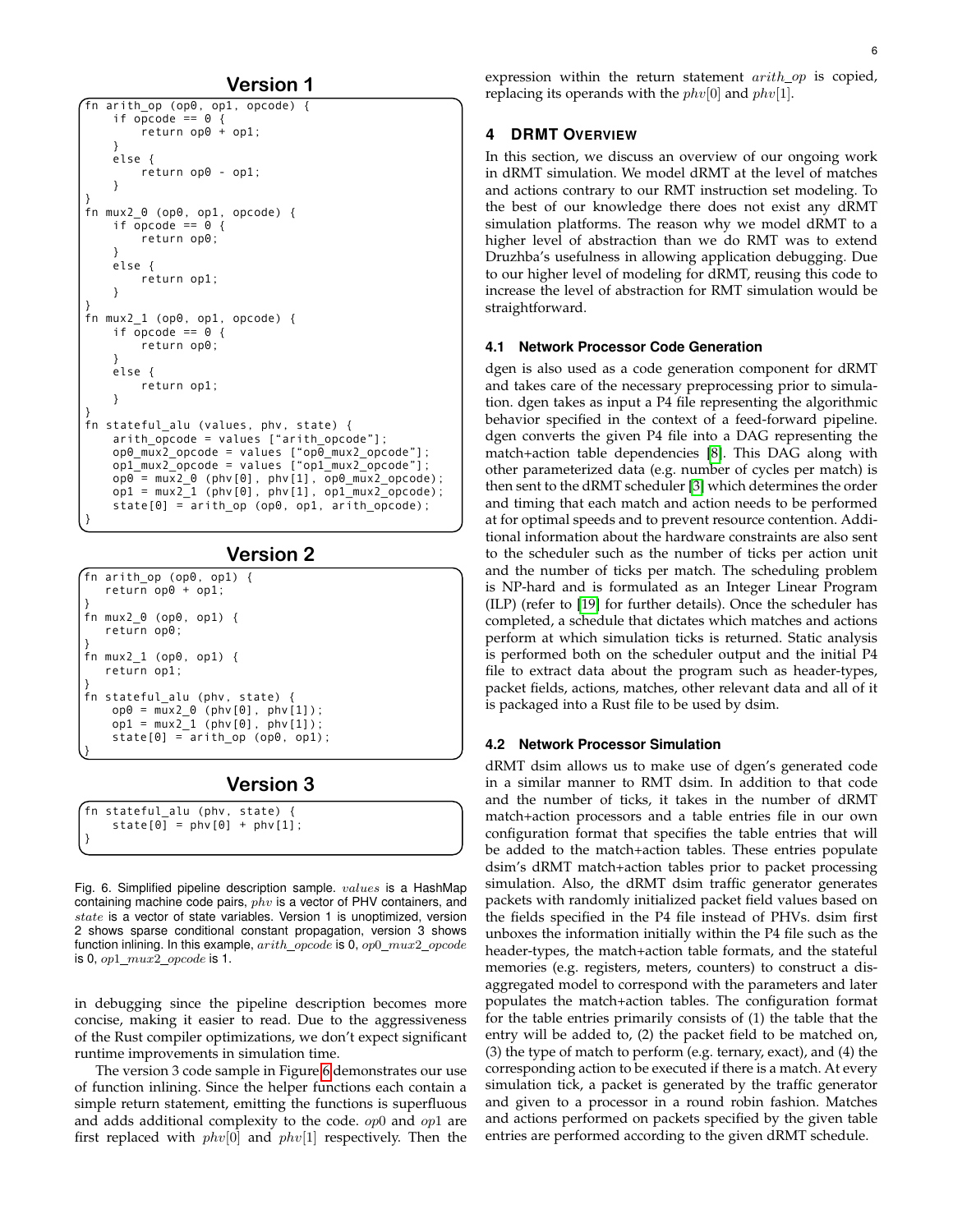| lining (ms) |
|-------------|
|             |

7

| Program                | Pipeline depth, width | ALU name    | Unoptimized (ms) | SCC propagation (ms) | + Function inlining (ms) |
|------------------------|-----------------------|-------------|------------------|----------------------|--------------------------|
| BLUE (decrease) [20]   | 4,2                   | sub         | 986              | 576                  | 576                      |
| BLUE (increase) [20]   | 4,2                   | pair        | 1,268            | 724                  | 725                      |
| Sampling [27]          | 2,1                   | if else raw | 234              | 167                  | 169                      |
| Marple new flow [23]   | 2,2                   | pred raw    | 404              | 215                  | 215                      |
| Marple TCP NMO [23]    | 3,2                   | pred raw    | 729              | 481                  | 480                      |
| SNAP heavy hitter [16] | 1,1                   | pair        | 143              | 103                  | 103                      |
| Stateful firewall [16] | 4,5                   | pred raw    | 1,549            | 703                  | 703                      |
| Flowlets [26]          | 4,5                   | pred raw    | 1,771            | 983                  | 983                      |
| Learn filter [27]      | 3,5                   | raw         | 1,911            | 1,162                | 1.163                    |
| RCP [29]               | 3,3                   | pred raw    | 1,261            | 793                  | 793                      |
| CONGA [14]             | 1,5                   | pair        | 393              | 206                  | 206                      |
| Spam detection [16]    | 1,1                   | pair        | 145              | 103                  | 103                      |

TABLE 1

RMT runtimes with and without optimizations. ALU names refer to Banzai [\[1\]](#page-7-13) atoms.

# **5 EVALUATION**

In this section we evaluate the performance of Druzhba on a number of different packet transactions. Every RMT benchmark was executed by using 50000 PHVs generated from the traffic generator.

# **5.1 Benchmarks**

We execute our benchmarks by taking 12 packet processing programs and measuring the amount of time it took to perform unoptimized and optimized simulations for 50000 PHVs for each one using Rust's supported benchmark tests. We take each program and measure the amount of time it took to (1) run the pipeline simulation using the unoptimized simulation, (2) the optimized pipeline simulation using SCC propagation, and (3) the optimized pipeline simulation using both SCC propagation and function inlining. We obtained machine code programs for these algorithms through the usage of a program-synthesisbased compiler [\[31\]](#page-7-23). The program complexity and number of PHV containers the program uses dictated the pipeline dimensions needed to implement the intended algorithmic behavior.

Generally, programs in table 1 that showed the most significant improvements due to our optimizations were the ones with the highest number of pipeline depths and widths such as stateful firewall, flowlets, and learn filter. Since the pipeline code generated is commensurate to pipeline size, unoptimized runtime was much higher and the optimizations affected a greater portion of code for larger pipeline simulations. The ALUs used in each benchmark varied significantly in complexity and also affected pipeline generation but we found that it had a much lower impact on performance.

### **5.2 Case Study**

Druzhba has shown to be successful when used as a testing tool for Chipmunk [\[31\]](#page-7-23), a compiler for packet processing pipelines. Chipmunk generates machine code in the form of constant integers from a given Domino file through the use of program synthesis [\[9\]](#page-7-24); these constants can be used to target Druzhba's instruction set. We tested Chipmunk by first creating multiple Domino programs and generating corresponding machine code. Then we defined the PHV structure and algorithmic behavior for each of our Domino programs in Rust and created assertion statements to check the equivalence of the output PHVs and state variables between our Rust implementation and the pipeline simulation with the machine code.

Over 120 Chipmunk machine code programs were determined to be correct after testing, validating both the accuracy of Druzhba's simulation and Chipmunk's code generation. Druzhba also initially resulted in 8 program failures that occurred either because the provided machine code was incompatible with the pipeline or because of assertion failures between the pipeline output trace and the high-level specification's output trace. 2 failures were due to missing machine code pairs from the input file to program the behavior of the pipeline's output multiplexers. The remaining failures resulted in insufficient machine code values that led to the pipeline simulation failing for large PHV container values over 100. This was because the synthesis engine failed to find machine code to satisfy 10-bit inputs in the allotted time thus only returning machine code that only satisfied a limited range of values.

# **6 RELATED WORK**

Network simulation tools have long been used. Simulators such as mininet [\[5\]](#page-7-25) emulate numerous data communications devices within a network but do not focus on the specific details of the data plane. PFPSim [\[25\]](#page-7-10) models the pipelined architecture of the programmable data plane using P4 programs and simulates match+action operations on packets in a feedforward fashion. NS4 [\[21\]](#page-7-11) also simulates P4 programs but goes a step further from PFPSim and allows emulation of an entire P4-enabled network. On the other hand, Druzhba is a simulation platform that leverages low level RMT instruction set modeling to serve as a compiler target for compiler testing. Banzai [\[1\]](#page-7-13) is a switch simulator that serves as a compiler target for Domino but is not as detailed and doesn't model the low level hardware primitives to the same extent as Druzhba.

Compiler testing tools have also been frequently used but there is a dearth of tools for testing compilers for programmable switches in particular. LET [\[22\]](#page-7-26) is a compiler testing tool that focuses on how to produce bug-ridden test programs to produce erroneous behavior but is only aimed at C compilers. p4pktgen [\[15\]](#page-7-12) has successfully leveraged symbolic execution by generating table entries and test packets to detect bugs in the P4 compiler, p4c [\[7\]](#page-7-27). These bugs deal with p4c's translation of high-level P4 source code constructs such as header length specification to JSON. This differs from Druzhba's RMT simulation approach that represents the underlying instruction set and allows for the detection of erroneous mappings to pipeline switch hardware.

# **7 FUTURE WORK**

We recognize that there is still room for additional amelioration and development. First we acknowledge that our dRMT simulation isn't comprehensive of the P4-14 space; details such as packet field length aren't thoroughly simulated and further detail can be appended to deal with that. We also desire to allow Druzhba to serve as a compiler target for multiple different switching chip targets. We look to do this by modeling dRMT to the same low level granularity as our RMT model by designing a new instruction with similar properties to our RMT instruction set.